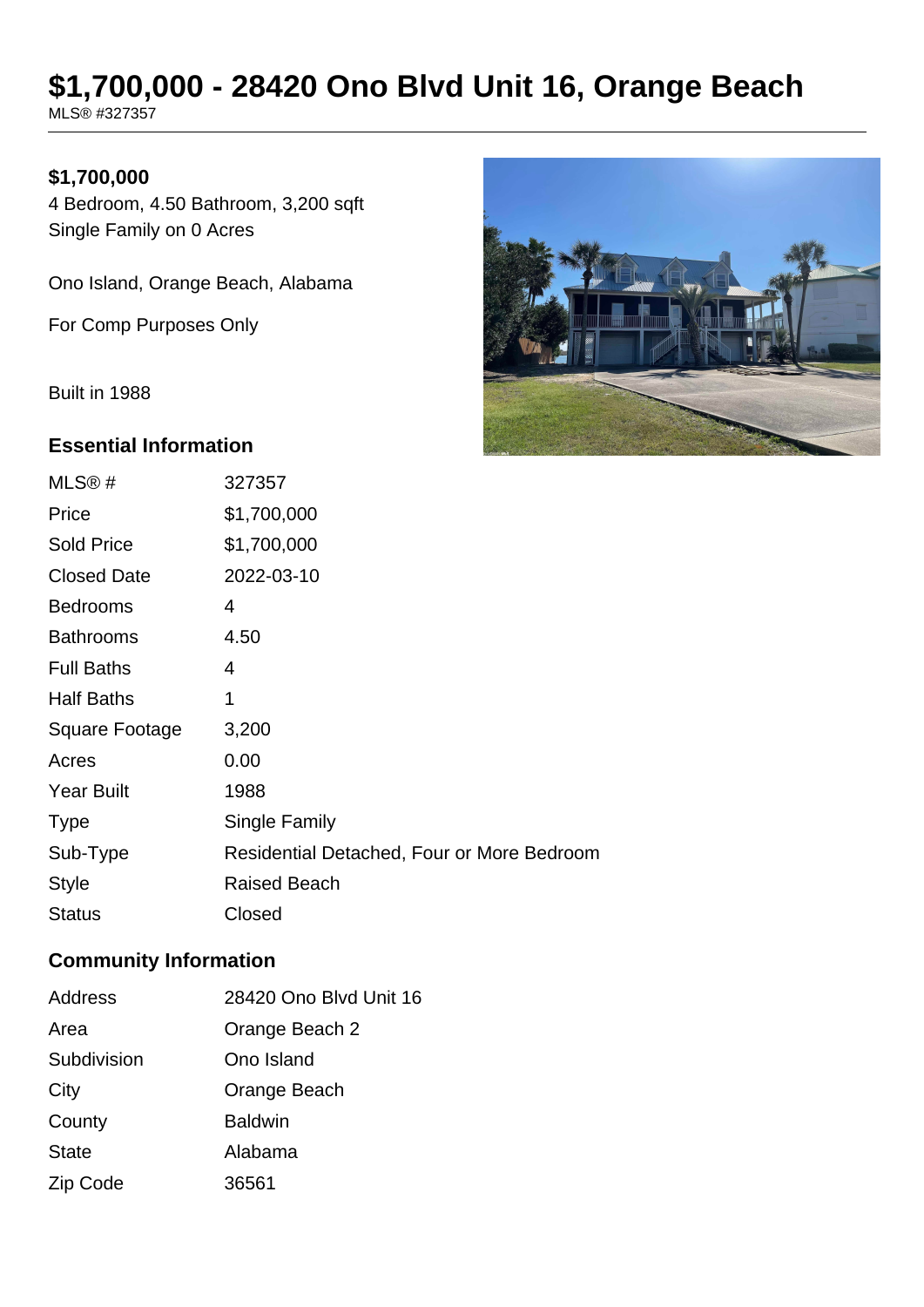# **Amenities**

| Amenities        | Exercise Room, Guard at Gate, Pool - Indoor, Pool - Kiddie, Meeting Room, |  |
|------------------|---------------------------------------------------------------------------|--|
|                  | Pool - Outdoor, Pets - Allowed, Private Security, Tennis/Racquetball,     |  |
|                  | Playground                                                                |  |
| <b>Utilities</b> | Sewage-City, Water-City, Baldwin EMC                                      |  |
| View             | <b>Direct River Front</b>                                                 |  |
| Is Waterfront    | Yes                                                                       |  |
| Waterfront       | River Front - Building, Old River                                         |  |
| Has Pool         | Yes                                                                       |  |

# **Interior**

| Interior                 | Wood                                                                                          |  |  |  |  |
|--------------------------|-----------------------------------------------------------------------------------------------|--|--|--|--|
| <b>Interior Features</b> | Automatic Garage Door, En-Suite, Pool-Inground (Home), Porch-Back,<br>Porch-Front, Porch-Side |  |  |  |  |
| Appliances               | No Appliances                                                                                 |  |  |  |  |
| Cooling                  | <b>Central Electric</b>                                                                       |  |  |  |  |
| Fireplace                | Yes                                                                                           |  |  |  |  |
| # of Fireplaces          | 1                                                                                             |  |  |  |  |
| # of Stories             | 3                                                                                             |  |  |  |  |
| <b>Stories</b>           | 3                                                                                             |  |  |  |  |

#### **Exterior**

| <b>Exterior</b> | Vinyl                                |
|-----------------|--------------------------------------|
| Lot Description | 80x205, Less than 1 acre, Waterfront |
| Roof            | Metal                                |
| Construction    | Resale                               |
| Foundation      | Slab & Piers                         |

## **School Information**

| Elementary    | <b>Orange Beach Elementary</b> |
|---------------|--------------------------------|
| <b>Middle</b> | Orange Beach Middle            |
| High          | Orange Beach                   |

# **Additional Information**

| <b>HOA Fees</b> | 2115.00  |
|-----------------|----------|
| HOA Fees Freq.  | Annually |

## **Listing Details**

Listing Office Kaiser Sotheby's Int-gs

The data relating to real estate for sale on this website comes from the Baldwin County Association Of REALTORS®.